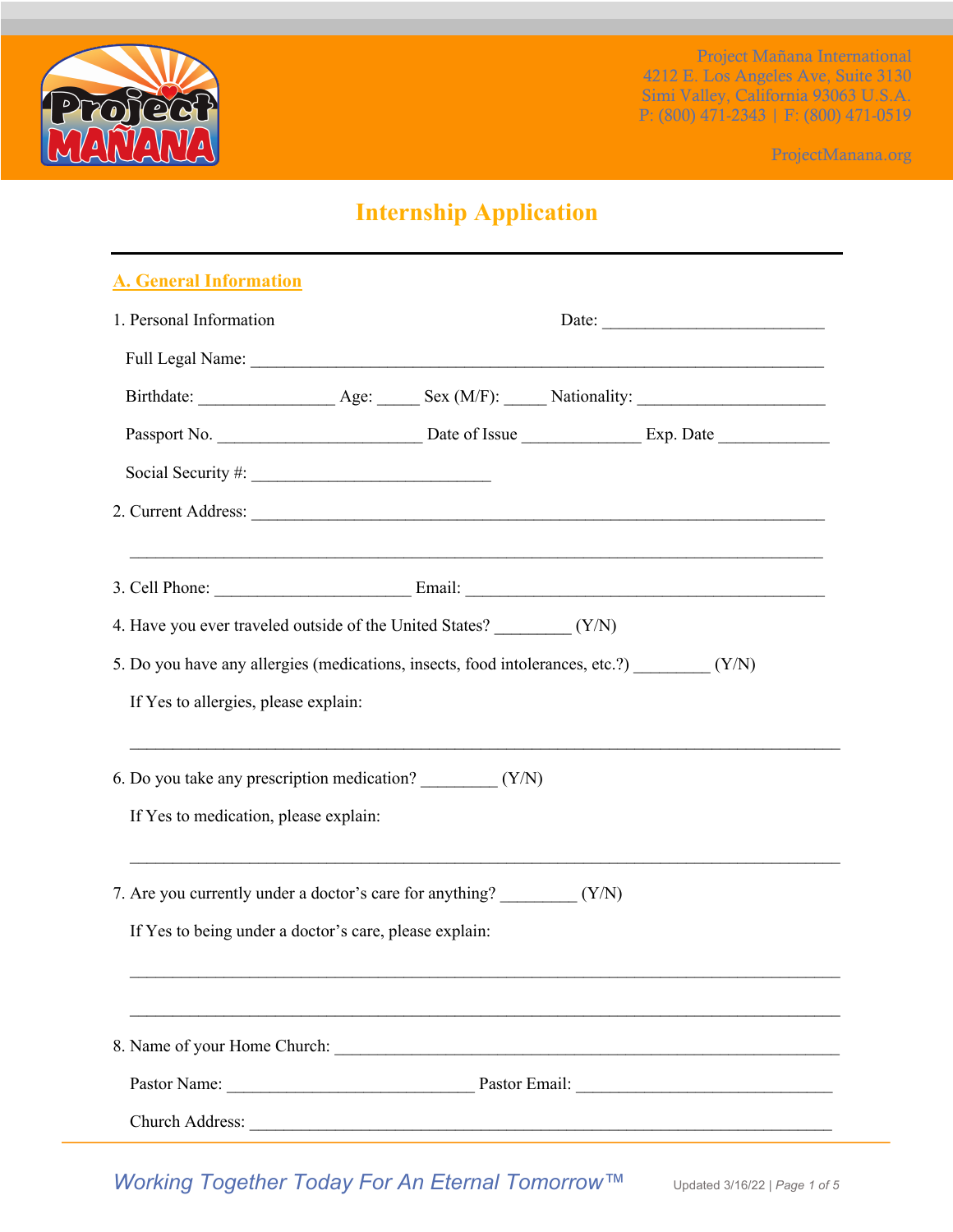

ProjectManana.org

| <b>B. Family Information</b>                                                                                                                                                                             |                                                      |
|----------------------------------------------------------------------------------------------------------------------------------------------------------------------------------------------------------|------------------------------------------------------|
| 1. Marital Status: $\Box$ Single $\Box$ Engaged                                                                                                                                                          | $\Box$ Married<br>$\Box$ Widowed<br>$\Box$ Separated |
| 2. Parent(s) Contact Information:                                                                                                                                                                        |                                                      |
|                                                                                                                                                                                                          |                                                      |
|                                                                                                                                                                                                          |                                                      |
|                                                                                                                                                                                                          |                                                      |
| 3. How does your family feel about your decision to do mission work for an extended period of time?                                                                                                      |                                                      |
| 4. Is there a domestic situation (family health, important event, legal situation, etc.) that might make it<br>necessary for you to return home during your internship? (Y/N)<br>If yes, please explain: |                                                      |
|                                                                                                                                                                                                          |                                                      |
|                                                                                                                                                                                                          |                                                      |

*Working Together Today For An Eternal Tomorrow™ Updated 3/16/22 | Page 2 of 5*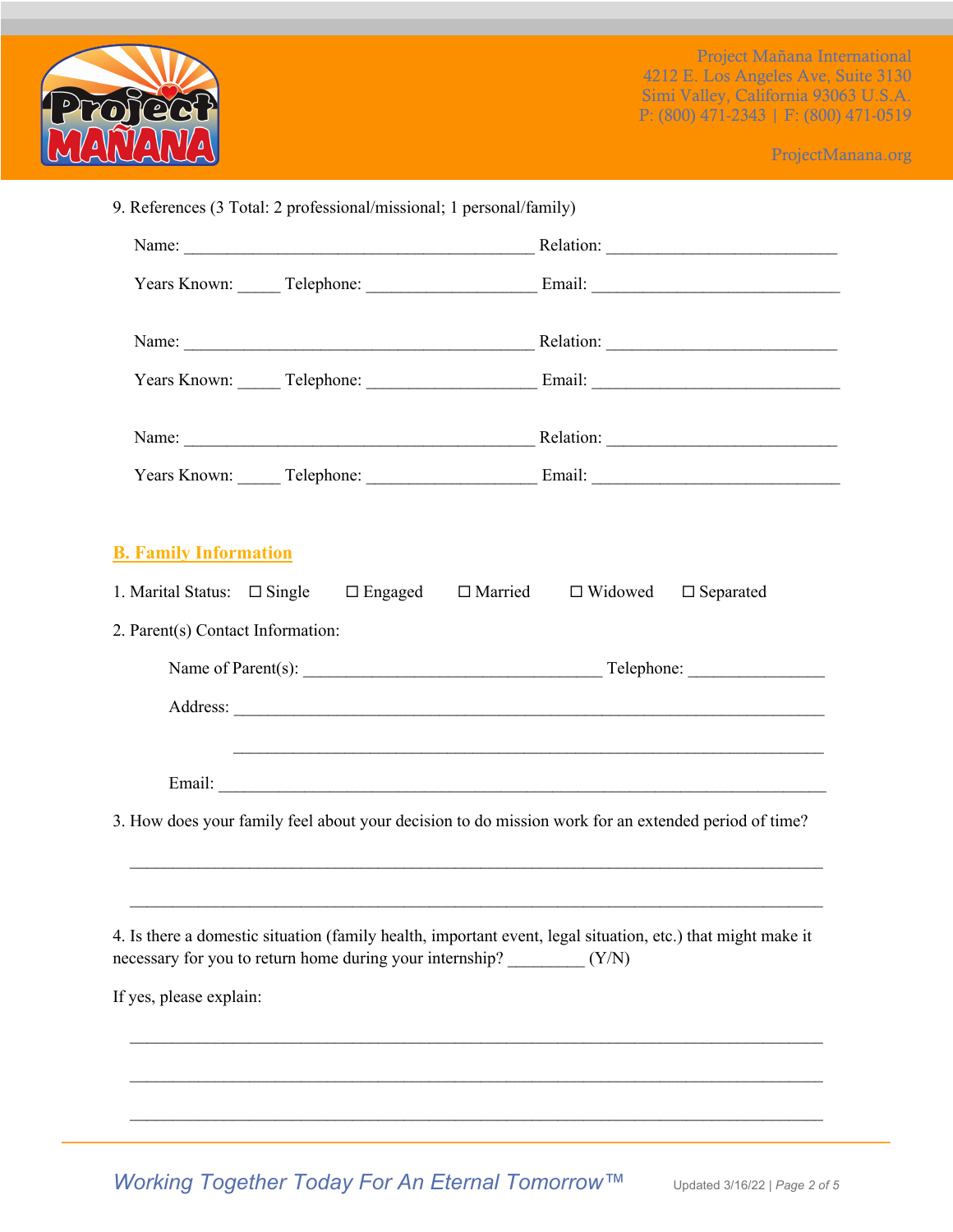

ProjectManana.org

# **C. Christian Life & Calling to Missions**

#### **On a separate sheet of paper, please briefly answer the following:**

- 1. Briefly share your personal history and Christian testimony.
- 2. Have you accepted Christ as your Lord and Savior? If yes, were you baptized in water? Date of baptism?
- 3. Where are you currently in your spiritual journey? Briefly describe ways in which you cultivate your relationship with God.
- 4. Describe any formal or informal Bible and/or mission training you have received.
- 5. List any mission work or outreach in which you have participated. When & where?
- 6. What are your high-level academic and/or career goals? Where is God calling you long-term?
- 7. Why are you interested in the Project Mañana Summer Internship Program?
- 8. What are your strengths and gifts? What do you see as areas for personal growth?
- 9. What are five words you would use to describe yourself?
- 10. Do you have any leadership experience? If yes, please elaborate.
- 11. How do you handle conflict when offended? When you are the offender?
- 12. Think of a time that was spiritually, emotionally and/or physically demanding. How did you work through the challenges of this time? What was the result?
- 13. Briefly describe three goals for your internship this summer.
- 14. Does this internship fulfill a school requirement? If yes, please provide program details.

# **D. Internship Type**

- 1. What type of internship are you applying for?
	- ¨ Summer Internship (**4 weeks**)
	- ¨ Long-Term Internship (**Duration TBD**)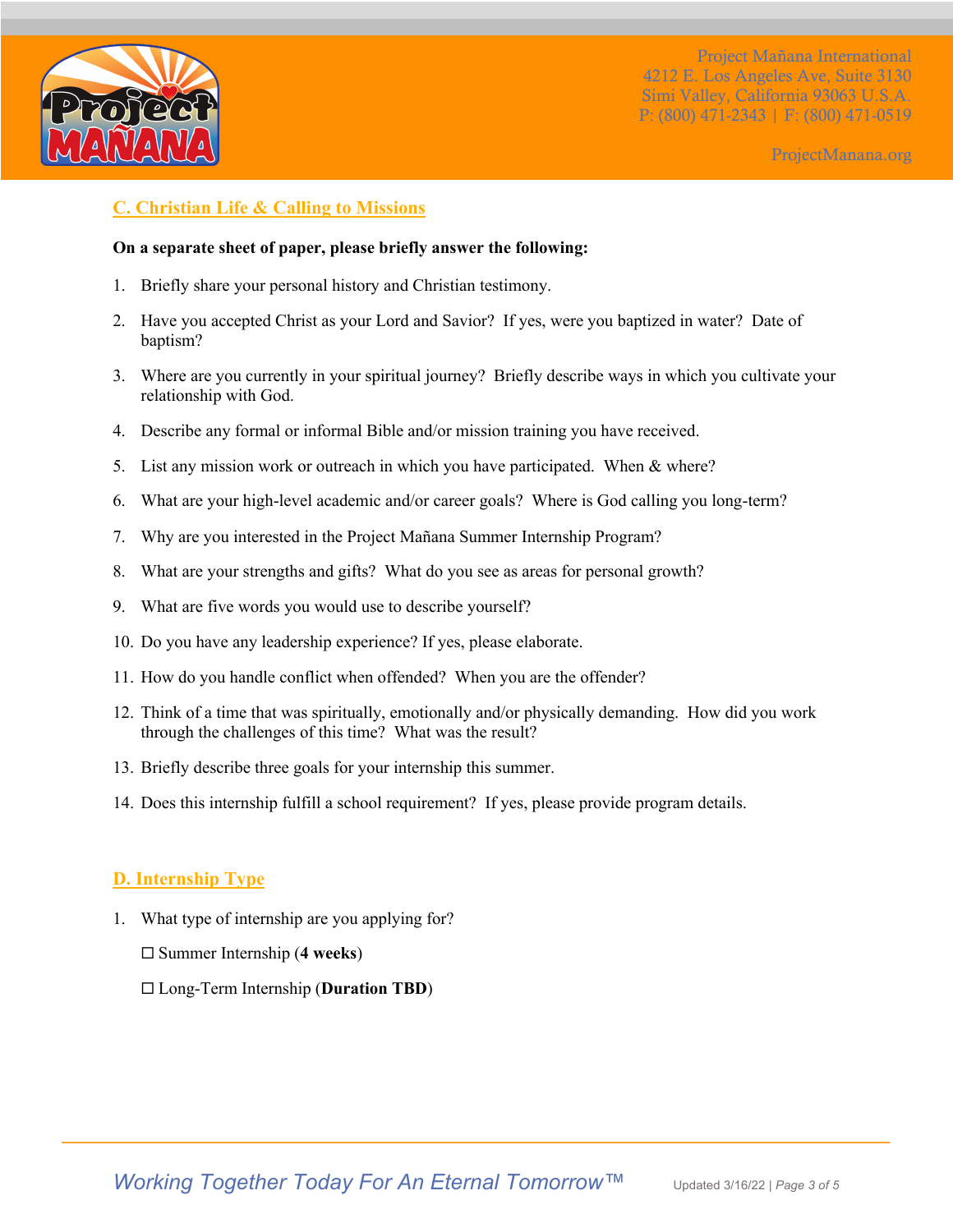

ProjectManana.org

#### **E. Experience and Education**

1. Summarize your education history following high school. If you have not completed high school, list the highest grade completed:

|    | School Name                                                                                                                 |         | Dates Attended     | Degree / Specialty          |
|----|-----------------------------------------------------------------------------------------------------------------------------|---------|--------------------|-----------------------------|
| 2. | List your employment history for the most recent five (5) years:                                                            |         |                    |                             |
|    | Name of Employer                                                                                                            |         | Dates Employed     | Position / Responsibilities |
| 3. | Do you speak another language? Rate your fluency with the 1-5 scale:<br>$(1 = I$ know a few words $\rightarrow$ 5 = fluent) |         |                    |                             |
|    | Language                                                                                                                    | Fluency | $#Yrs$ of Learning | How you learned?            |
|    | 4. If you speak Spanish, are you able to translate between English & Spanish speakers?                                      |         |                    | (Y/N)                       |

5. List any spiritual gifts, talents, abilities or hobbies (i.e. music, media/technology, sports, etc.) that you have that could be used in ministry, specifically to support your internship with Project Mañana.

Give some indication as to your degree of competency using a scale of 1-5: (1= Just learning  $\rightarrow$  5 = very proficient)

| Skill or Hobby | Rating | Skill or Hobby | Rating |
|----------------|--------|----------------|--------|
|                |        |                |        |
|                |        |                |        |
|                |        |                |        |
|                |        |                |        |

*Working Together Today For An Eternal Tomorrow™ Updated 3/16/22 | Page 4 of 5*